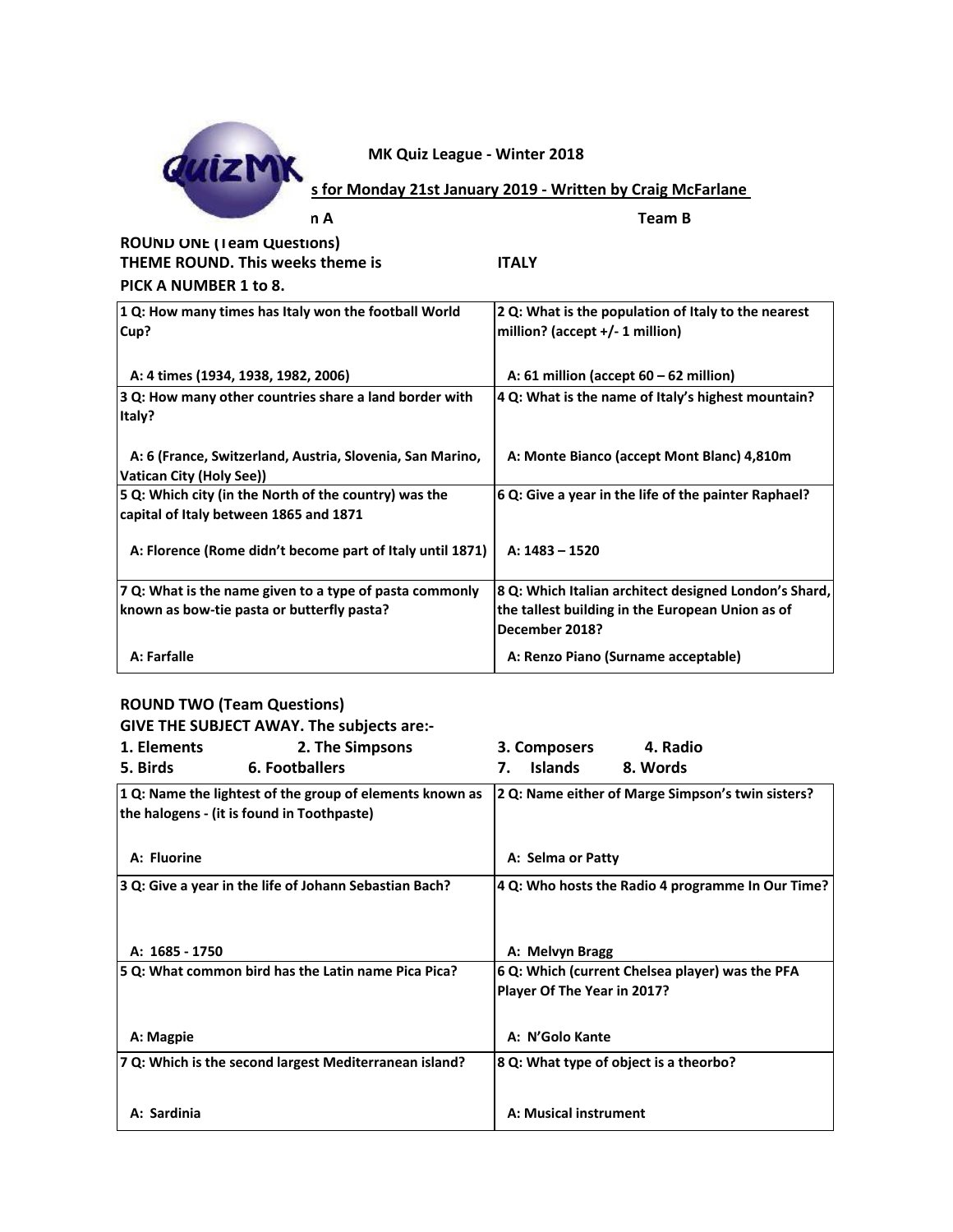### **Team A Team B ROUND THREE (Individual Questions) (Jokers to be used, each team to nominate one player.) Team A to Answer First - Quiz Questions for Monday 21st January 2019 - Written by Craig McFarlane**

## **The Categories are:-**

| 1 & 2 Geology                                                                                          | 3 & 4 Novels - first lines                                                                                                                      |
|--------------------------------------------------------------------------------------------------------|-------------------------------------------------------------------------------------------------------------------------------------------------|
| 5 & 6 Napoleon                                                                                         | 7 & 8 Composers                                                                                                                                 |
| 1 Q: Which geological period takes its name from a French<br>mountain range?                           | 2 Q: Which geological period takes its name from<br>an(Southern) English county from where the rocks<br>from this period were first discovered? |
| A: The Jurassic (Jura mountains)                                                                       | <b>A: The Devonian</b>                                                                                                                          |
| 3 Q: Which novel begins with the sentence: "Call me                                                    | 4 Q: Which novel begins with the sentence: "Last                                                                                                |
| Ishmael."                                                                                              | night I dreamt I went to Manderley again"                                                                                                       |
|                                                                                                        |                                                                                                                                                 |
| A: Moby Dick (Herman Melville)                                                                         | A: Rebecca (Daphne Du Maurier)                                                                                                                  |
| 5 Q: Which Paris railway station is called after one of                                                | 6 Q: At which battle in 1813 was Napoleon                                                                                                       |
| Napoleon's victories?                                                                                  | decisively defeated for the first time?                                                                                                         |
| A: Gare d'Austerlitz                                                                                   | A: The Battle of Leipzig (also called the Battle of<br>the Nations)                                                                             |
| 7 Q: Which (Russian) composer's 6th symphony is called the 8 Q: Which (German) composer's 5th symphony |                                                                                                                                                 |
| Pathetique?                                                                                            | featured in the film Death In Venice?                                                                                                           |
| A: Pyotr Tchaikovsky (Surname acceptable)                                                              | A: Gustav Mahler (Surname acceptable)                                                                                                           |

### **ROUND FOUR (Team Questions) THEME ROUND. This weeks theme is SPORT PICK A NUMBER 1 to 8.**

| PICK A NUMBER 1 TO 8.                                                    |                                                                                                                                          |
|--------------------------------------------------------------------------|------------------------------------------------------------------------------------------------------------------------------------------|
| 1 Q: How many different British teams have won the                       | 2 Q: Who won the Ladies' Singles title at                                                                                                |
| <b>European Cup/UEFA Champions League?</b>                               | Wimbledon in 2018?                                                                                                                       |
| A: 6 (Celtic, Man Utd, Notts Forest, Aston Villa, Liverpool,<br>Chelsea) | A: Angelique Kerber - Surname acceptable                                                                                                 |
| 3 Q: Who won the mens USPGA golf title in 2018?                          | 4 Q: England's James Anderson became the most<br>successful fast bowler in test history this year;<br>whose wicket total did he surpass? |
| A: (Brooks) Koepka - Surname acceptable                                  | A: Glenn McGrath                                                                                                                         |
| 5 Q: Name one of the two teams joined rugby union's                      | 6 Q: Which Premier League football team currently                                                                                        |
| PRO14 league in the 2017-8 season?                                       | play in the largest stadium (as of December 2018)?                                                                                       |
| A: Cheetahs and Southern Kings                                           | A: Tottenham Hotspur (Wembley, 90,000 capacity)                                                                                          |
| 7 Q: Which US gymnast won 4 gold medals at the 2016 Rio                  | 8 Q: (In which European city) Where will the                                                                                             |
| Olympics?                                                                | Olympics be held in 2024?                                                                                                                |
| A: Simone Biles - Surname acceptable                                     | A: Paris                                                                                                                                 |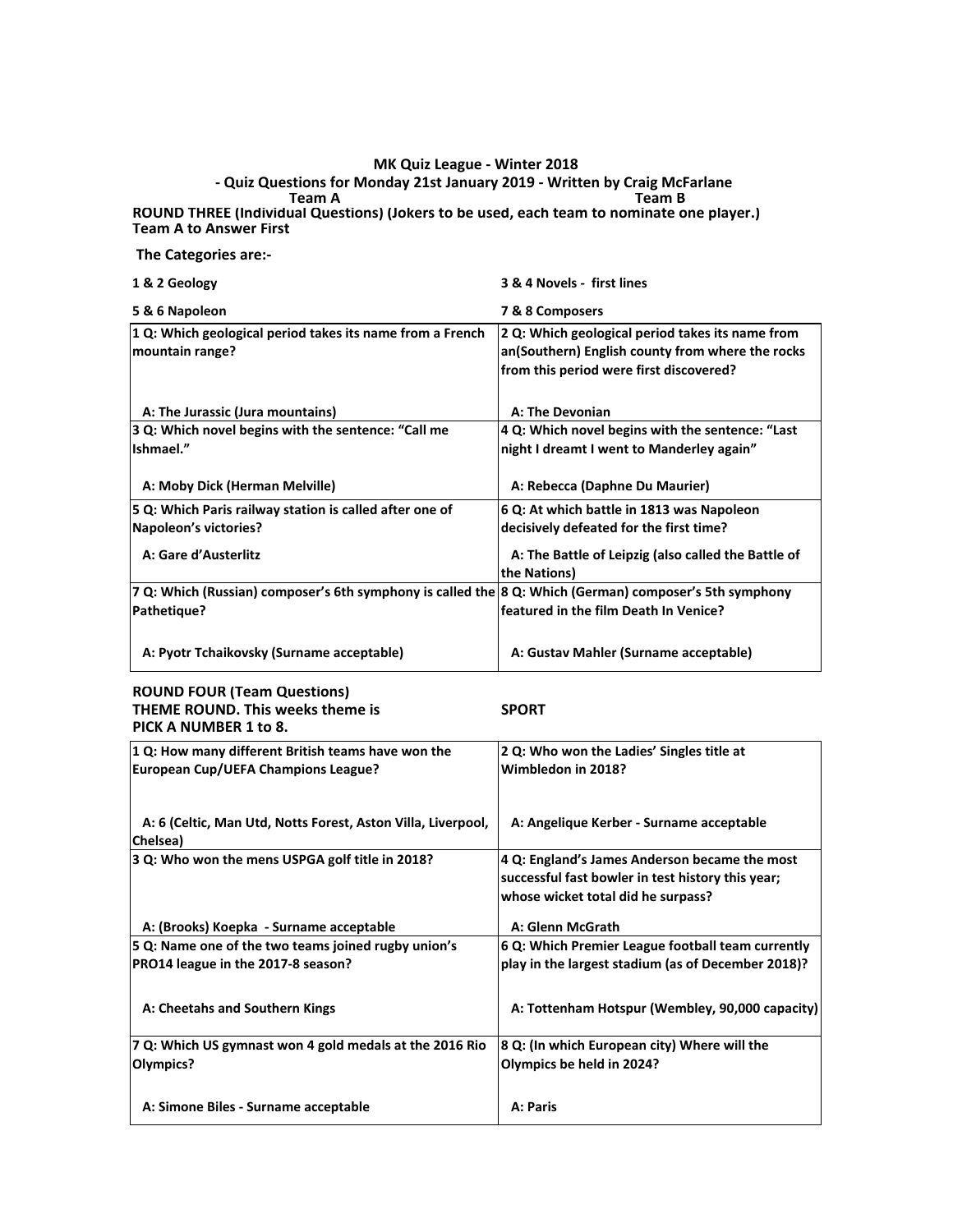**Team A Team B - Quiz Questions for Monday 21st January 2019 - Written by Craig McFarlane** 

**ROUND FIVE (Team Questions)**

**PICK A LETTER. Surnames only for individuals : The letters are**

**1. K 2. H 3. E 4. B 5. H(ii) 6. R 7. M 8. F**

**PICK A NUMBER 1 to 8.**

| 1 Q: The Russian city of Kaliningrad was once part of East 2 Q: Which pop star's first names were Charles<br>Prussia – what was its German name? | Hardin?                                                                                                                            |
|--------------------------------------------------------------------------------------------------------------------------------------------------|------------------------------------------------------------------------------------------------------------------------------------|
| A: Kőnigsberg                                                                                                                                    | A: Buddy Holly                                                                                                                     |
| 3 Q: Whose first published fiction was Scenes of Clerical<br>Life (1857)?                                                                        | 4 Q: When it was part of the Austro- Hungarian<br><b>Empire it was called Pressburg. Which European</b><br>capital city is it now? |
| A: George Eliot                                                                                                                                  | A: Bratislava                                                                                                                      |
| 5 Q: Name the actress mother of the actress Melanie<br>lGriffith.                                                                                | 6 Q: In The Sweeney, what was John Thaw's<br>character called?                                                                     |
| A: Tippi Hedren                                                                                                                                  | A: Jack Regan                                                                                                                      |
| 7 Q: Which book won the Man Booker prize for 2018?                                                                                               | 8 Q: Which Italian physicist named the<br>fundamental particle called the neutrino?                                                |
| A: Milkman (by Anna Burns)                                                                                                                       | A: Enrico Fermi                                                                                                                    |
|                                                                                                                                                  |                                                                                                                                    |

**HALF TIME!**

## **ROUND SIX ( TEAM QUESTIONS ) PICTURE PUZZLE - FULL NAME UNLESS STATED PICK A NUMBER 1 to 8.**

| 1 Q: Who is this cabinet minister (as of December 2018)? | 2 Q: Who is this novelist?              |
|----------------------------------------------------------|-----------------------------------------|
| A: Matt Hancock (Surname acceptable)                     | A: William Makepeace Thackeray (Surname |
| 3 Q: Name this Premier League footballer.                | 4 Q: Name the Beatrix Potter character. |
|                                                          |                                         |
| A: Ryan Fraser (Surname acceptable)                      | A: Jemima Puddle-Duck                   |
| 5 Q: Name the logo.                                      | 6 Q: Who is this actress?               |
|                                                          |                                         |
| A: Firefox                                               | A: Saoirse Ronan                        |
| 7 Q: Name the island                                     | 8 Q: Name the musical instrument        |
|                                                          |                                         |
|                                                          |                                         |
| A: Skye                                                  | <b>A: Clarinet</b>                      |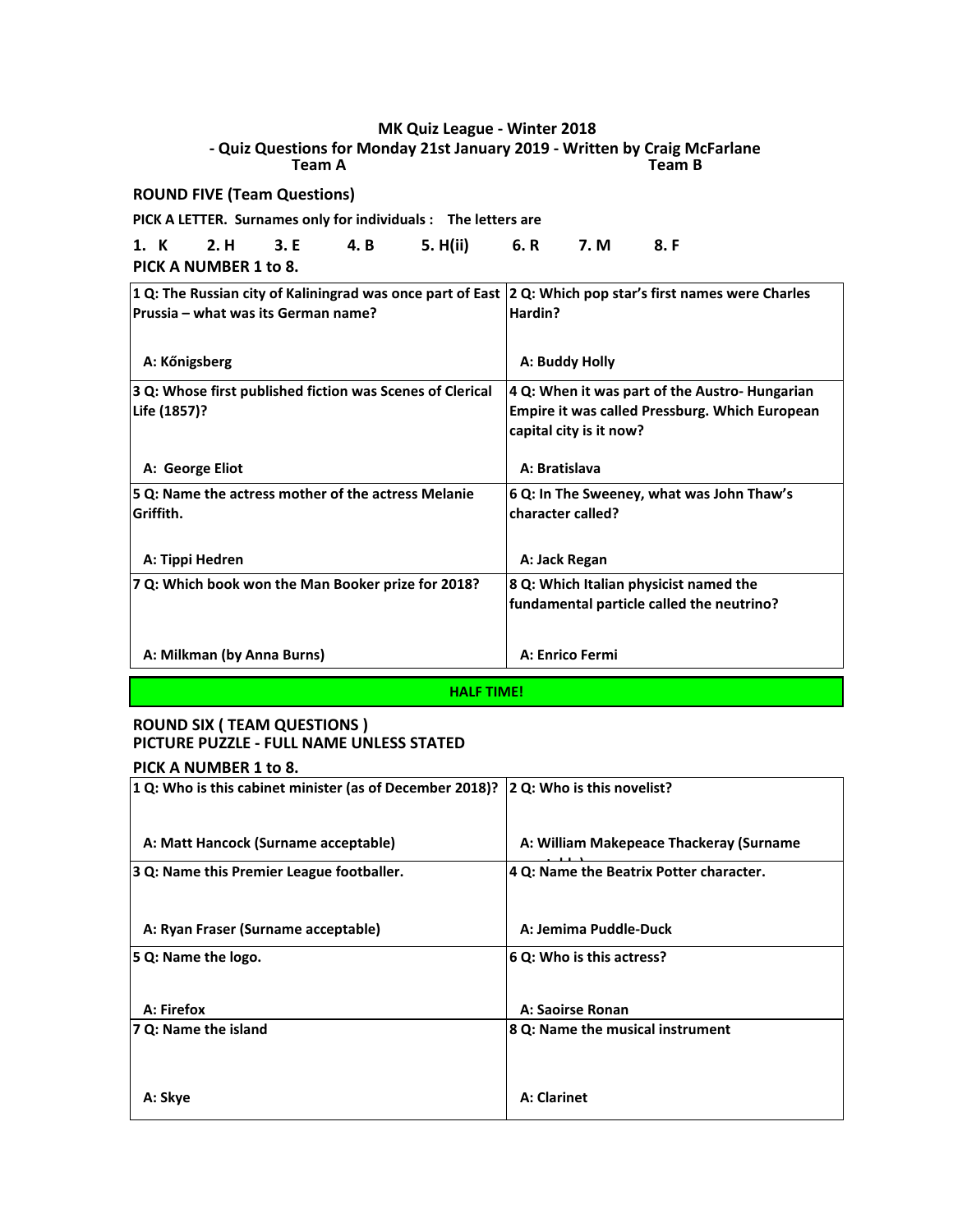

**Luestions for Monday 21st January 2019 - Written by Craig McFarlane** 

| Team A                       |
|------------------------------|
| KUUNU SEVEN (Team Questions) |

**BLOCKBUSTERS ROUND: The Letters are**

**Team A Team B**

**1. FFRMC 2. THAHN 3. TBE 4. STW 5. WYWH 6. TGAG 7. MWOW 8. IPOCC**

**PICK A NUMBER 1 to 8.**

**Team A to Answer First**

| 1 Q: Using these letters - Name this novel by Thomas Hardy?        | 2 Q: Using these letters - Name this 1944 film starring<br><b>Humphrey Bogart?</b>       |
|--------------------------------------------------------------------|------------------------------------------------------------------------------------------|
| A: Far From The Madding Crowd                                      | A: To Have And Have Not                                                                  |
| 3 Q: Using these letters - Name this sitcom starring Chris Barrie? | 4 Q: Using these letters - Name this radio programme,<br>usually chaired by Andrew Marr? |
| A: The Brittas Empire                                              | A: Start The Week                                                                        |
| 5 Q: Using these letters - Name this album by Pink Floyd?          | 6 Q: Using these letters - Name the 2017 Sam Smith<br>song?                              |
| A: Wish You Were Here                                              | A: Too Good at Goodbye's                                                                 |
| 7 Q: Using these letters - Name this Shakespeare play?             | 8 Q: Using these letters - Name this UN body?                                            |
| A: Merry Wives of Windsor                                          | A: Intergovernmental Panel on Climate Change                                             |

**ROUND EIGHT (Individual Questions) (Jokers to be used, each team to nominate one player.)**

 **The Categories are:- 1 & 2 Film Directors 3 & 4 Scrabble 5 & 6 Musicals 7 & 8 Capitals 1 Q: Far From The Madding Crowd, Midnight Cowboy and Darling were all directed by which British director? 2 Q: The Loneliness Of The Long Distance Runner, Tom Jones and The Charge Of The Light Brigade were all directed by which British director? A: John Schlesinger (Surname acceptable) A: Tony Richardson (Surname acceptable) 3 Q: Apart from special squares such as double letter or word squares, what is the Scrabble value of the word bloody? 4 Q: Apart from special squares such as double letter or word squares, what is the Scrabble value of the word victim? A: 12 A: 13 5 Q: Which musical contains the song "Gee Officer Krupke"? 6 Q: Which musical contains the song "Send In The Clowns"? A: West Side Story Community A: A Little Night Music 7 Q: What is the capital of Haiti? 8 Q: What is the capital of Papua New Guinea? A: Port au Prince A: Port Moresby**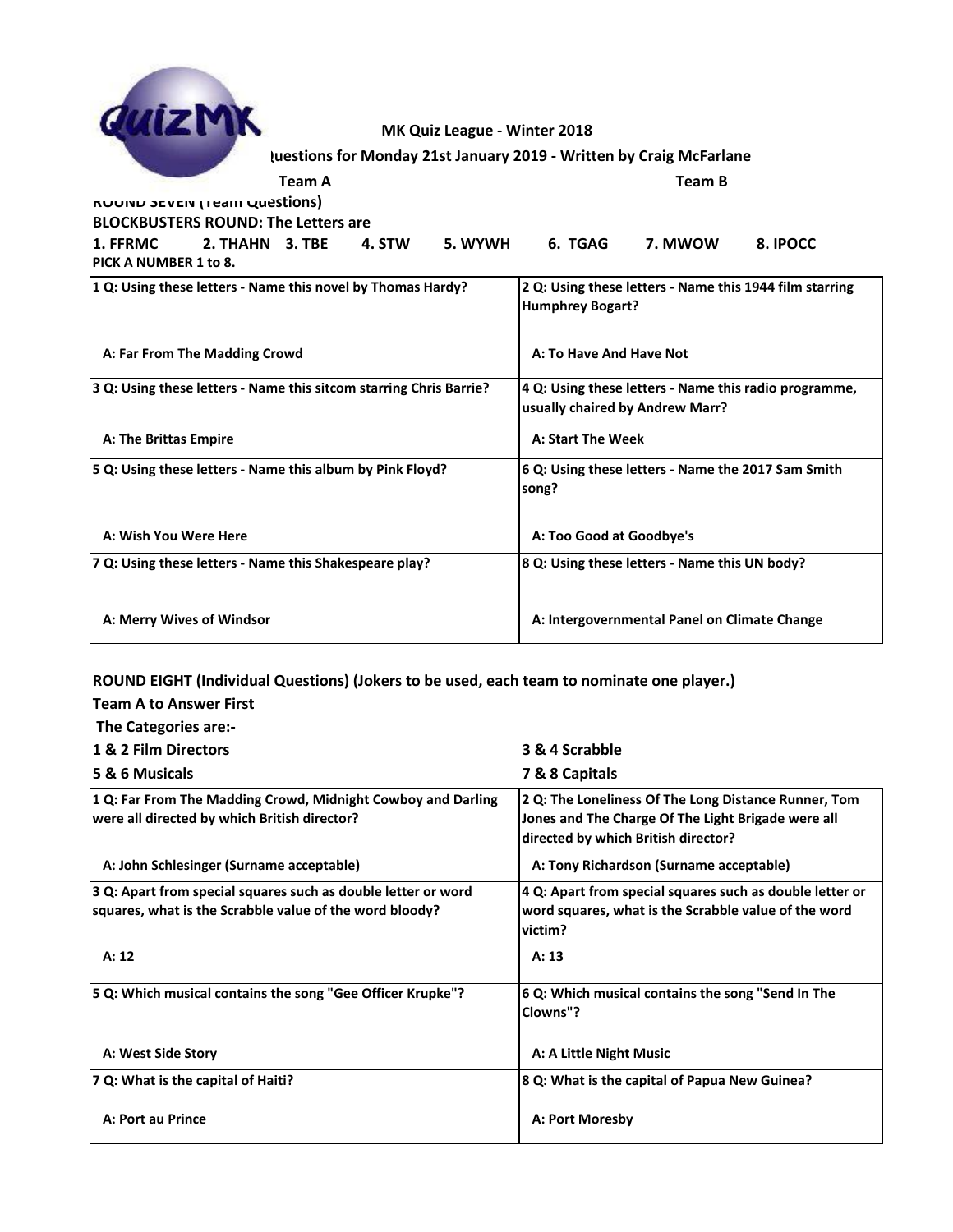

**TABLE ROUND - SECOND HANDOUT TO BE GIVEN - 5 Minutes thinking time.**

**THEME ROUND. This weeks theme is "WHAT IS THE LINK" PICK A NUMBER 1 to 8.**

| 1 Q: Autumn, Melancholy, Nightingale                                                              | 2 Q: Cupcake, Gingerbread, Jelly Bean, Oreo        |
|---------------------------------------------------------------------------------------------------|----------------------------------------------------|
| A: Odes by John Keats                                                                             | A: Android Mobile Operating Systems                |
| 3 Q: Chimes At Midnight, 10 Things I Hate About You, My 4 Q: US Defense Department; Chinese army; |                                                    |
| Own Private Idaho, Warm Bodies                                                                    | <b>Walmart: McDonald's: NHS</b>                    |
| A: Films based on Shakespeare plays                                                               | A: World's biggest employers                       |
| 5 Q: Peter Mayhew, Anthony Daniels, Kenny Baker                                                   | 6 Q: Marie Curie, 1903; Maria Goeppert Mayer,      |
|                                                                                                   | 1963; Donna Strickland, 2018                       |
| A: Unseen Star Wars actors (Chewbacca, C3PO, R2D2)                                                | A: Women winners of Nobel prize for Physics        |
| (If answer Star Wars character ask for more)                                                      | (Accept Women winners of Nobel Prizes)             |
| 7 Q: China; Kyrgyzstan; Macedonia; Vietnam                                                        | 8 Q: Jim Morrison, Oscar Wilde, Frederic Chopin    |
|                                                                                                   |                                                    |
| A: Red and yellow national flags                                                                  | A: Buried in Pere Lachaise cemetery, Paris (Accept |
|                                                                                                   | <b>Buried in Paris)</b>                            |

| <b>GIVE THE SUBJECT AWAY. The subjects are:-</b><br>2. Mountains<br>1. T <sub>V</sub>                                                                                                                                           | 3. British PMs<br>4. Art                                                                                                                                      |
|---------------------------------------------------------------------------------------------------------------------------------------------------------------------------------------------------------------------------------|---------------------------------------------------------------------------------------------------------------------------------------------------------------|
| 5. Astronomy<br>6. Treaties                                                                                                                                                                                                     | <b>Current Affairs</b><br>8. Bands<br>7.                                                                                                                      |
| 1 Q: In Life On Mars, what was Philip Glenister's<br>character called?<br>A: Gene Hunt                                                                                                                                          | 2 Q: Which is the highest mountain in the world<br>that does not form part of a range?<br>A: Mt Kilimanjaro                                                   |
| 3 Q: How is the British PM named Henry Temple better<br>known?                                                                                                                                                                  | 4 Q: The National Gallery contains a painting<br>entitled The Arnolfini Portrait, which shows a<br>young couple holding hands. What is the artists's<br>name? |
| <b>A: Lord Palmerston</b>                                                                                                                                                                                                       | A: Jan van Eyck                                                                                                                                               |
| 5 Q: Spiral, barred spiral, elliptical, and irregular are<br>types of what?                                                                                                                                                     | 6 Q: The Treaty of Paris in 1763 brought an end to<br>which conflict between which two nations?                                                               |
| A: Galaxies                                                                                                                                                                                                                     | A: Britain and France (The Seven Years' War)                                                                                                                  |
| 7 Q: What airline in Jan 2019 said it would honour tickets 8 Q: Which band won the 2018 Mercury Prize?<br>sold by mistake, where a business class ticket was sold<br>for £675 return, normally £16,000, Vietnam to New<br>York? |                                                                                                                                                               |
| A: Cathay Pacific                                                                                                                                                                                                               | A: Wolf Alice                                                                                                                                                 |

# **ROUND TEN (Team Questions)**